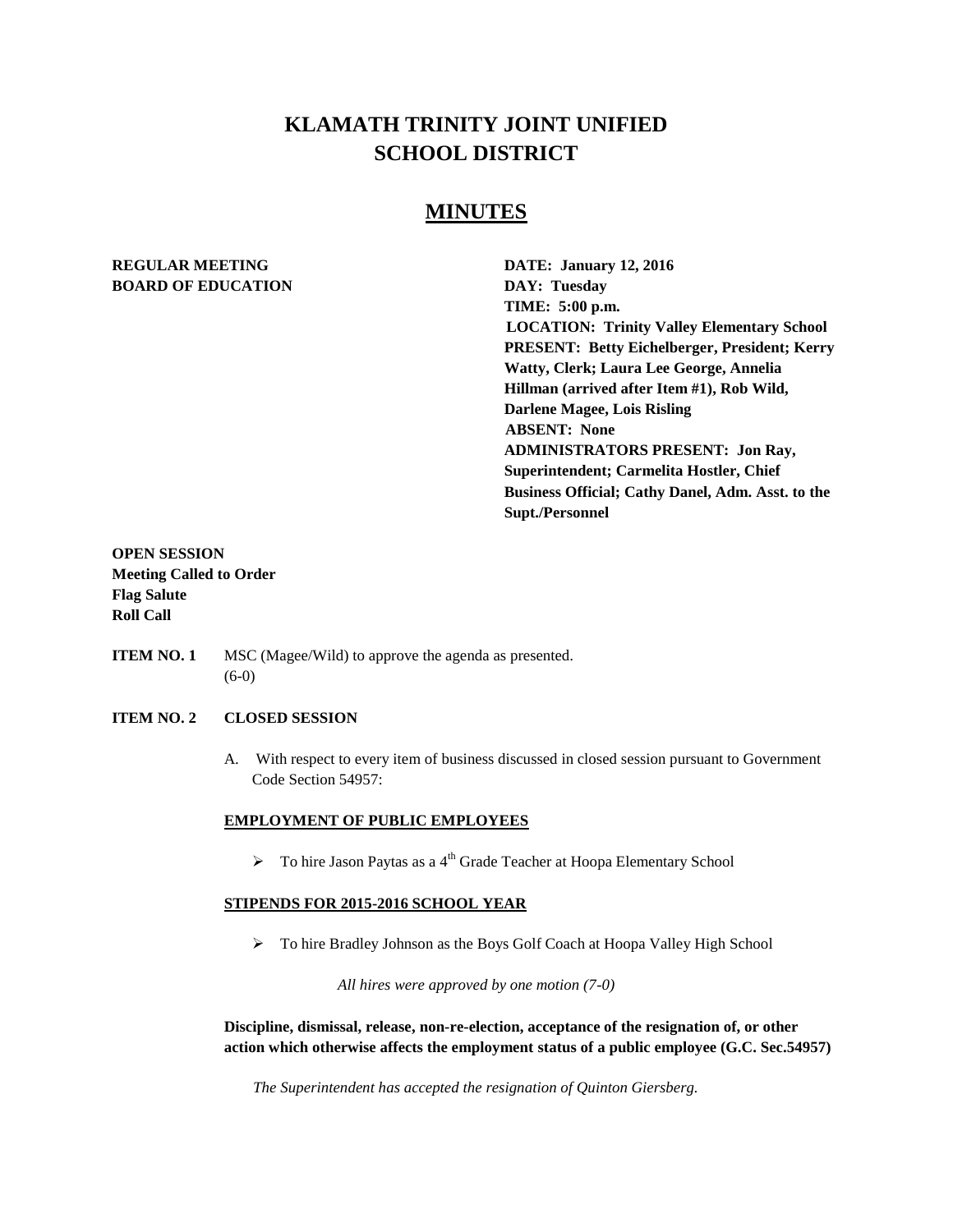MIN 1/12/16 Page 2

GOVERNMENT CODE SECITON 54956.9 Conference with Legal Counsel – Anticipated Litigation: Under Government Code sections 54956.9(d)(2), the Klamath Trinity Joint Unified Board of Trustees hereby provides public notice that it may meet in Closed Session to decide whether there is significant exposure to litigation, and to consider and act in connection with matters for which there is a significant exposure to litigation. Under Government Code sections 54956.9, the Klamath Trinity Joint Unified Board of Trustees hereby provides public notice that it may meet in Closed Session to decide to initiate litigation and to consider and act in connection with litigation it has decided to initiate Conference with Legal Counsel – Anticipated Litigation: Significant exposure to Litigation.

GOVERNMENT CODE SECTIONS 6549.1(d) AND 54957.6 CONFERENCE WITH LABOR NEGOTIATOR Agency Negotiator: Jon Ray, Superintendent, Employee Organizations: Klamath Trinity Teachers Association (KTTA); California School Employees Association, Chapter 347 (CSEA); Unrepresented Employees. CONFERENCE WITH DISTRICT NEGOTIATOR:

#### **RETURN TO OPEN SESSION** 7:00 p.m.

## **ITEM NO. 3 ANNOUNCEMENT OF ACTIONS TAKEN IN CLOSED SESSION WHICH ARE REQUIRED TO BE ANNOUNCED**

## **ITEM NO. 4 PUBLIC COMMENT AND COMMUNICATION ON NON-AGENDAT ITEMS: TO INCLUDE INDIAN POLICIES AND PROCEDURES**

 $\triangleright$  None

## **ITEM NO. 5 CONSENT AGENDA**

MSC (Watty/Magee) to approve the consent agenda. (7-0)

#### **5.1 MINUTES OF PREVIOUS MEETINGS**

Regular Meeting – December 8, 2015 Special Meeting – December 17,2015

#### **5.2 BILLS AND WARRANTS REPORT**

Total for the month of December: \$1,276.248.84

#### **5.3 DECLARE LIBRARY BOOKS FOR SURPLUS OR DISCARD**

The Board approved the list of library books from Trinity Valley for surplus and/or discard.

## **5.4 OUT OF STATE FIELD TRIP**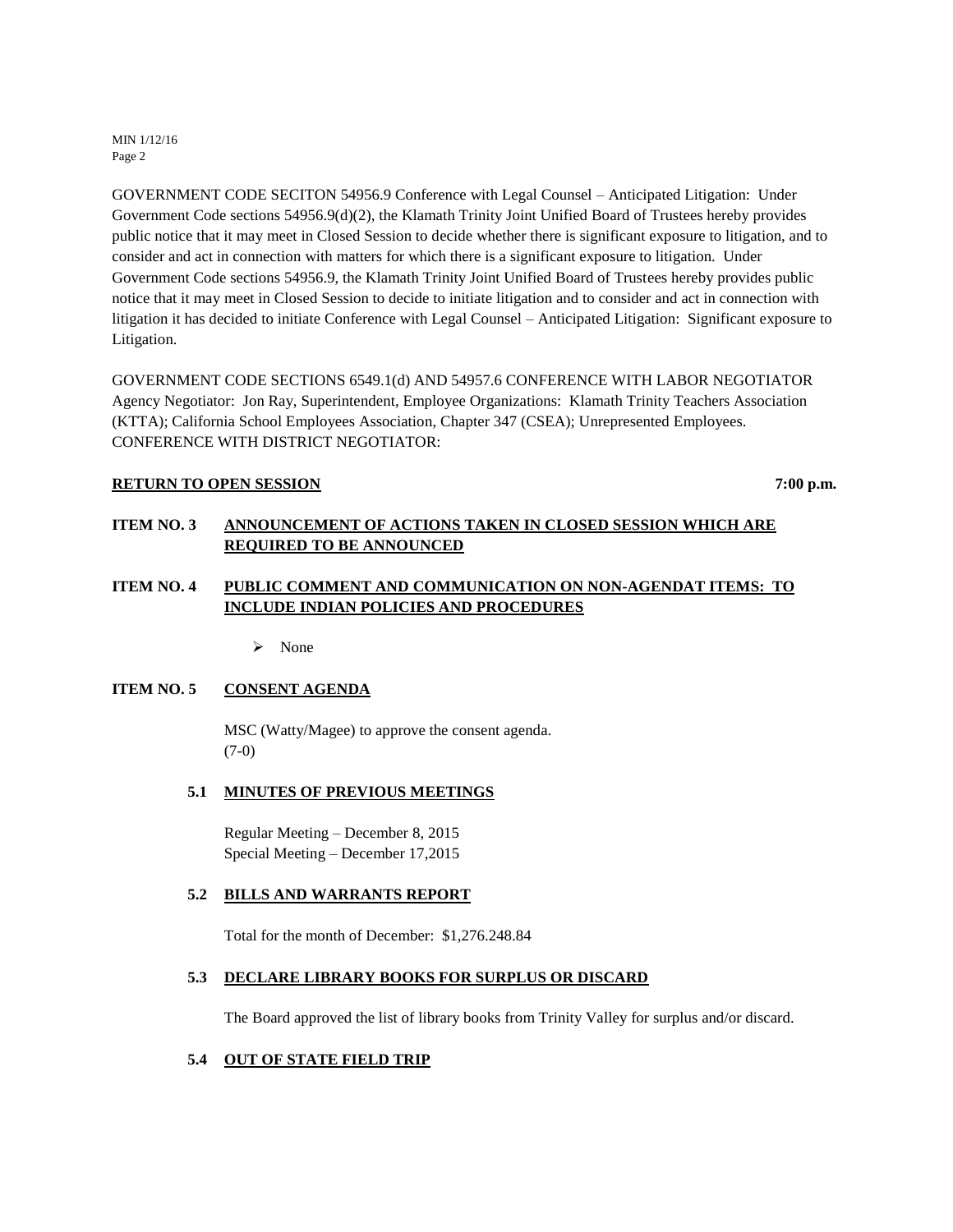MIN 1/12/16 Page 3

> The Board approved the field trip for Orleans Elementary School's  $4<sup>th</sup>$  &  $5<sup>th</sup>$  Graders to Ashland, OR on January 21-22.

## **5.5 OVERNIGHT FIELD TRIP**

The Board approved the overnight field trip for the Hoopa High Science Department to attend the Redding Regional Science Bowl on February 27.

## **ITEM NO. 6 DISTRICT REPORTS**

- **6.1** Chief Business Official's Report: Reported attending the Impact Aid workshop which was pretty inspiring and a real eye opener and spoke with Mr. Lott, Director. Our Impact Aid for last year was approved but 3 special education students had to be removed because they started receiving services after the survey date. Currently working on this year's Impact Aid report that is due soon.
- **6.2** Superintendent's Report**:** NAFIS is reporting that they are happy to see KT represented again and that we are playing nice. Received confirmation we have been paid 60% of lot instead of waiting until the end of the year and will probably receive 80% all together.
- **6.3** Board Member's Report: Annelia Hillman reported that Orleans Elementary School held a ribbon cutting ceremony for the gym. Everyone is excited and happy that it is finished. Recognized Adrian Gilkison for her volunteer work at the school.
- **6.4** Employee Group Reports: Patty Kelley shared that negotiations are ongoing.
- **6.5** Indian Education Director Report: No report.

#### **ITEM NO. 7**

#### **7.1 WILLIAMS UNIFORM COMPLAINS REPORT-FOURTH QUARTER**

MSC (Magee/Watty) to approve the fourth quarter Williams Uniform Complaints report. No complaints were filed. (7-0)

## **7.2 AFFIRMATION OF BOARD POLICY 0410.1/AMERICAN INDIAN POLICIES AND PROCEDURES**

MSC (Wild/Magee) to reaffirm BP 0410.1/Indian Policies and Procedures. (7-0)

#### **7.3 RESOLUTION #2016-07/RETIREMENT INCENTIVE**

MSC (Watty/Wild) to approve the resolution to negotiate a retirement incentive through the Public Agency Retirement Services (PARS). (7-0)

## **7.4 PURCHASE AND SALE AGREEMENT WITH THE YUROK TRIBE**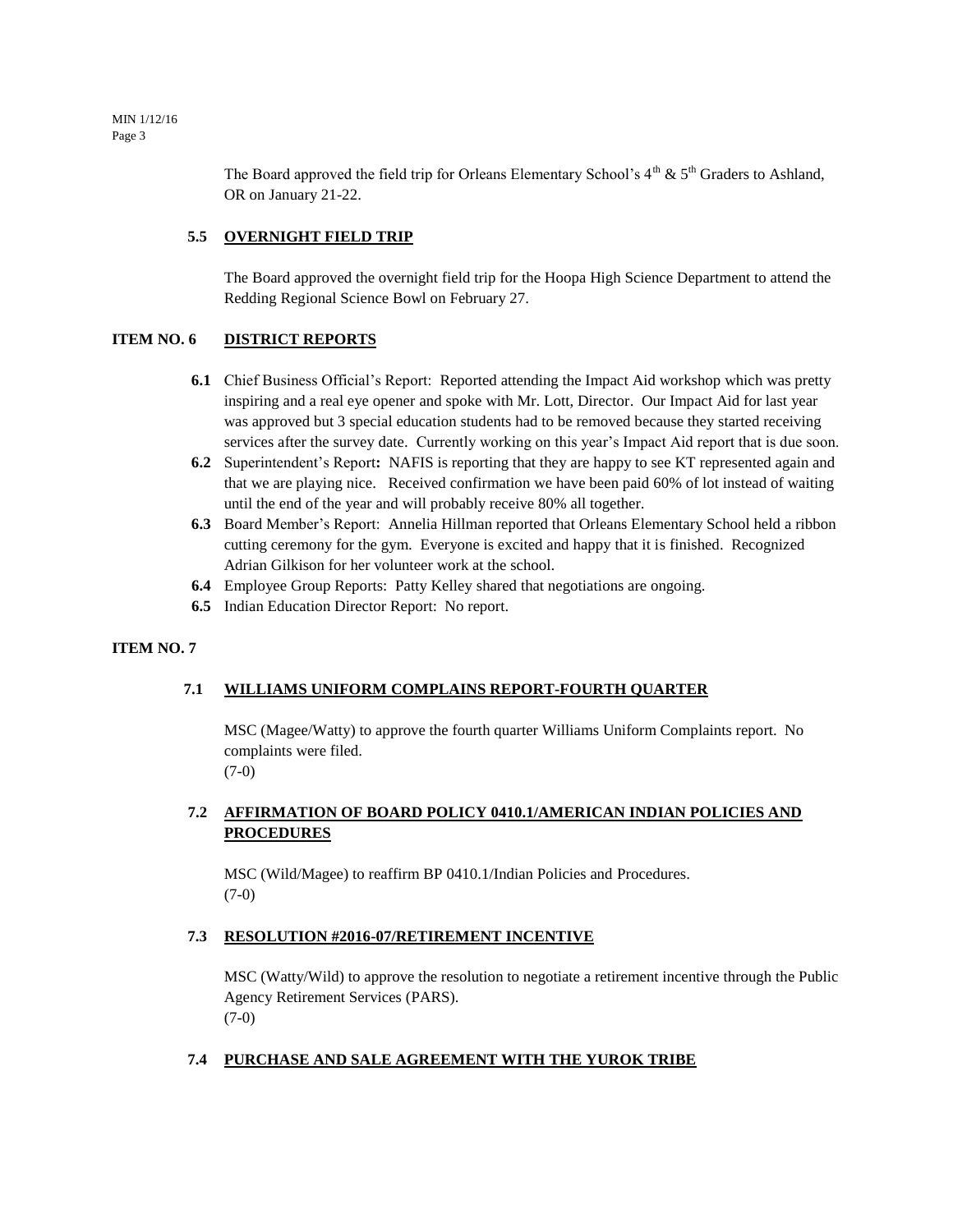MSC (Magee/Hillman) to approve the purchase and sale agreement with the Yurok Tribe for the purchase of APN 533-074-008. The District will receive \$7,500 for the property in the form of a waiver of a commercial water connection fee for the Jack Norton Water System. (7-0)

## **7.5 ASSOCIATED STUDENT BODY FUNDRAISING SCHEDULES FOR THE 2015-2016 SCHOOL YEAR**

MSC (Magee/Watty) to approve the fundraising schedules for Jack Norton Elementary School. (7-0)

## **7.6 RESOLUTION #2016-08/SITE LEASE, LEASE AGREEMENT, TRUST AGREEMENT-CERTIFICATES OF PARTICIPATION**

MSC (George/Watty) to approve the resolution, option #2, authorizing bridge financing and repayment of loan by the execution and delivery by the district of a site lease, lease agreement, trust agreement and continuing disclosure of KTJUSD 2016 certificates of participation. (7-0)

## **7.7 AGREEMENT FOR ARCHITECTURAL SERVICES-DISTRICT PROJECTS**

MSC (Watty/Magee) to approve the proposed agreement with BCA Architects, Inc. for the various district projects. (7-0)

## **7.8 CHANGE ORDERS FOR ORLEANS ELEMENTARY SCHOOL GYMNASIUM ROOF/MOLD PROJECT**

MSC (Watty/Hillman) to approve the change orders in the amount of \$230,441.77. (7-0)

## **7.9 CHANGE ORDERS FOR TRINITY VALLEY ELEMENTARY SCFHOOL GYMNASIUM AND CLASSROOM ROOF/MOLD PROJECT**

MSC (Magee/Watty) to approve the change orders in the amount of \$344,762.00. (7-0)

## **7.10 CHANGE ORDERS FOR HOOPA VALLEY HIGH SCHOOL GYM ROOF/MOLD PROJECT**

MSC (Risling/Wild) to approve the change order in the amount of \$847,928.26. (7-0)

## **7.11 SCHOOL SITE PLAN FOR TRINITY VALLEY ELEMENTARY SCHOOL**

MSC (Hillman/George) to table the plan until changes have been made.